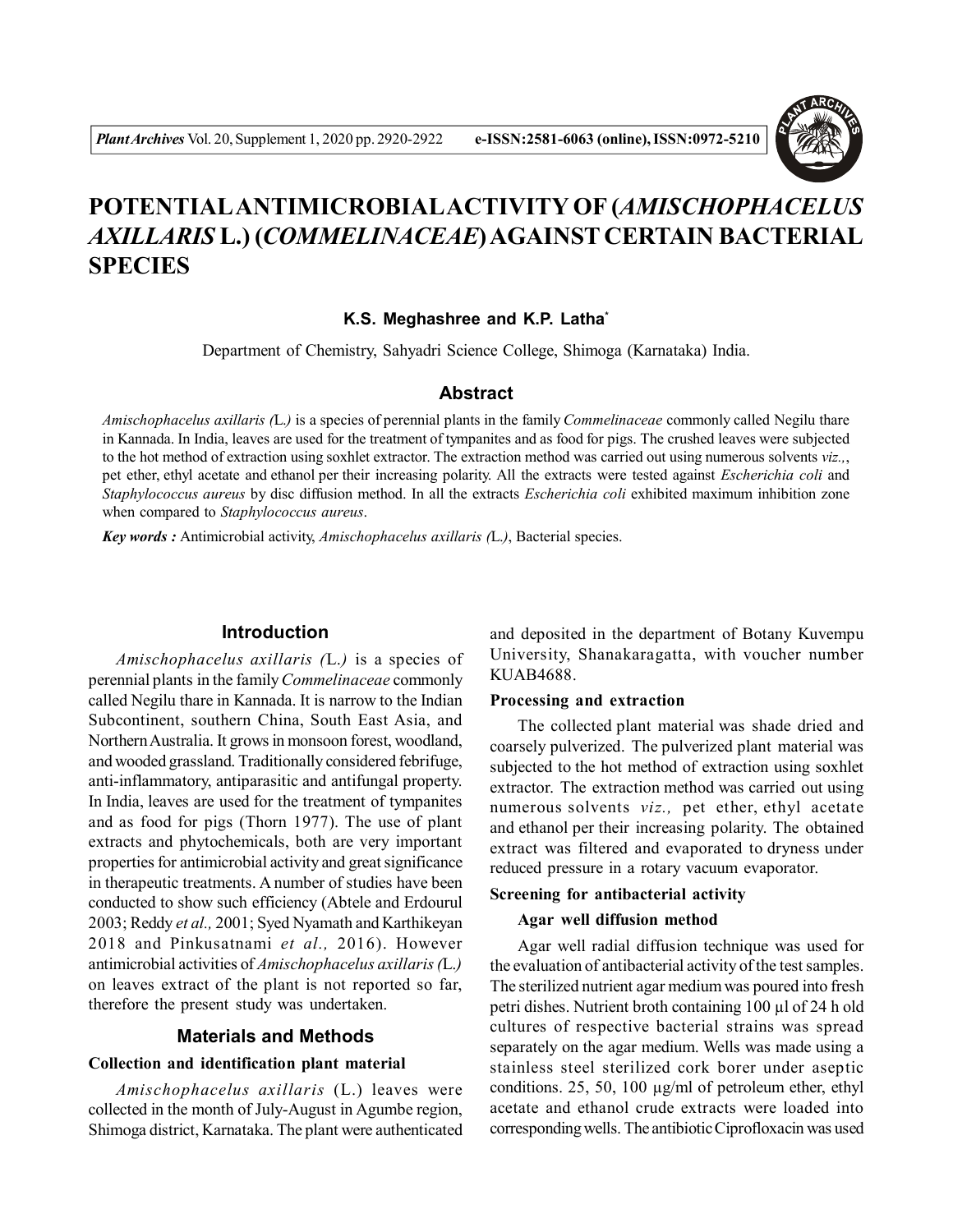as standard  $(1\mu g/ml)$  of sterile water). The plates were incubated for 24 h at 37 °C and the diameter of the zone of bacterial growth inhibition was measured and the readings were recorded in millimeter (Thippeswamy *et al.,* 2011)

extracts against some bacterial strains are depicted in (Table 1). All the three extracts of *Amischophacelus axillaris* (L.) *viz.,* petroleum ether, ethyl acetate and ethanol have showed a significant inhibitory activity against almost all bacterial strains. Among the three solvents, the leaves extracts of ethanol have maximum

**Table 1:** It shows antibacterial activity of different solvents extract of *Amischophacelus* inhibition zone against *axillaris* (L.) leaves with standard.

|                | S.No. Amischophacelus | <b>Bacterial</b> | Inhibition zone in mm |              |         | Ciprofloxacin (standard) |
|----------------|-----------------------|------------------|-----------------------|--------------|---------|--------------------------|
|                | axillaris             | strains          | 25                    | 50           | 100     |                          |
|                |                       |                  | $(\mu g/ml)$          | $(\mu g/ml)$ | (µg/ml) | $(\mu g/ml)$             |
|                | Pet. ether            | E. coli          | 10                    | 11           | 14      | 22                       |
|                |                       | S.<br>aureus     | 9                     | 12           | 13      | 18                       |
| $\mathfrak{D}$ | Ethyl acetate         | E. coli          | 11                    | 13           | 15      | 22                       |
|                |                       | S.<br>aureus     | 10                    | 13           | 14      | 18                       |
| 3              | Ethanol               | E. coli          | 10                    | 14           | 17      | 22                       |
|                |                       | S.<br>aureus     | 11                    | 14           | 15      | 18                       |

*Escherichia coli* (17.00 mm) followed by *Staphylococcus aureus* (15.00 mm) at 100 (µg/ ml) concentration. The different solvents leaves extract of *Commelinaceae* family shown a better antimicrobial activity, in according with the results obtained by Mohammad *et al.,* (2011). Similarly plant *Amischophacelus axillaris* (L.)

# **Results and Discussion**

The antibacterial activity was determined by measuring the diameter of the zone of inhibition. The different extracts of the plant *Amischophacelus axillaris* (L.) leaves were found to have maximum antibacterial activity. The results of the antibacterial activity of different



**Fig. 1:** *Amischophacelus axillaris* (L.) leaves.



**Fig. 2**: Different solvents extracts of *Amischophacelus axillaris* (L.) leaves.

belongs to *Commelinaceae* family also showing potent antimicrobial activity when compared with standard drug.



**Fig. 3**: Overall view of extraction using Soxhlet apparatus.



**Fig. 4:** Inhibitory effect of ethanol extracts of *Amischophacelus axillaris* (L.) against *E. coli* at 100 µg/ml**.**